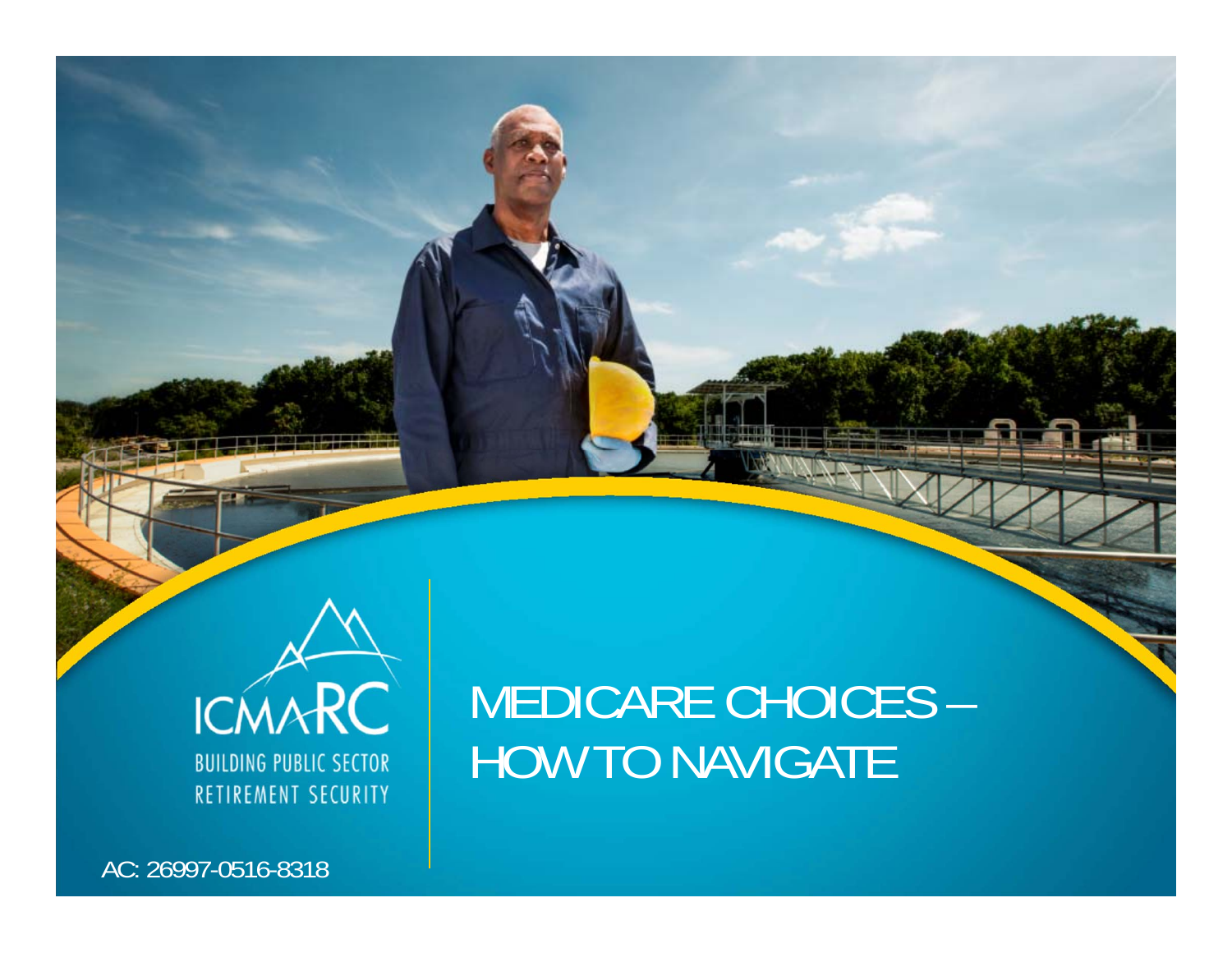### **MEDICARE HEALTH INSURANCE** AT A GLANCE

### **AGE 65 ELIGIBILITY**

|         | <b>WHAT IT COVERS</b>                                                                                           |
|---------|-----------------------------------------------------------------------------------------------------------------|
| Part A  | Hospital Insurance (Inpatient services)                                                                         |
| Part B  | Medical Insurance (Outpatient services)                                                                         |
| Part D  | <b>Prescription Drugs</b>                                                                                       |
| Medigap | Supplemental Insurance sold by private insurers                                                                 |
| Part C  | Alternate Private Insurance Plans covering medical,<br>prescription drugs and often dental, vision, and hearing |

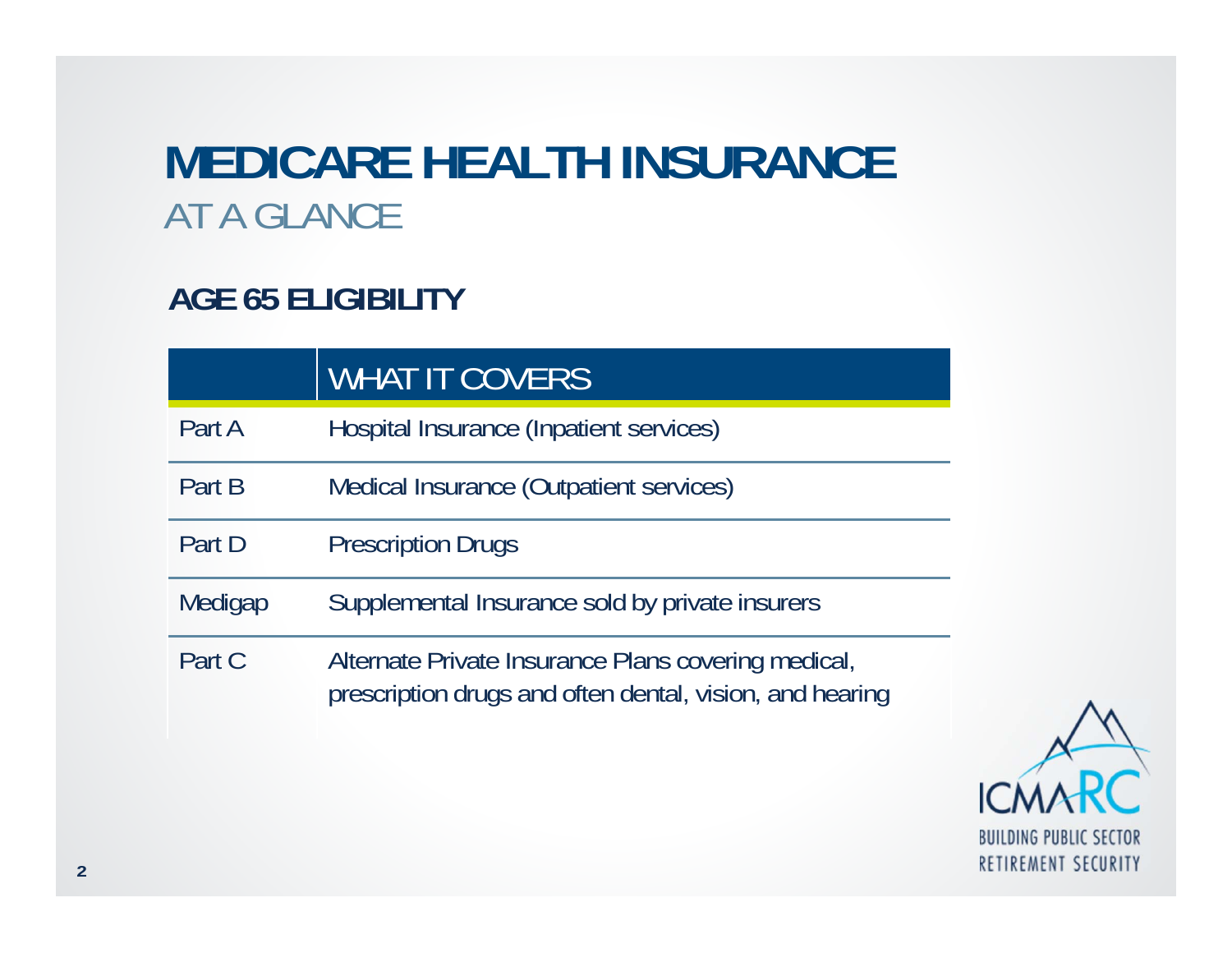### **TRADITIONAL MEDICARE** *DOESN'T* **COVER…**





\* Except for limited care associated with hospital stay and end of life hospice care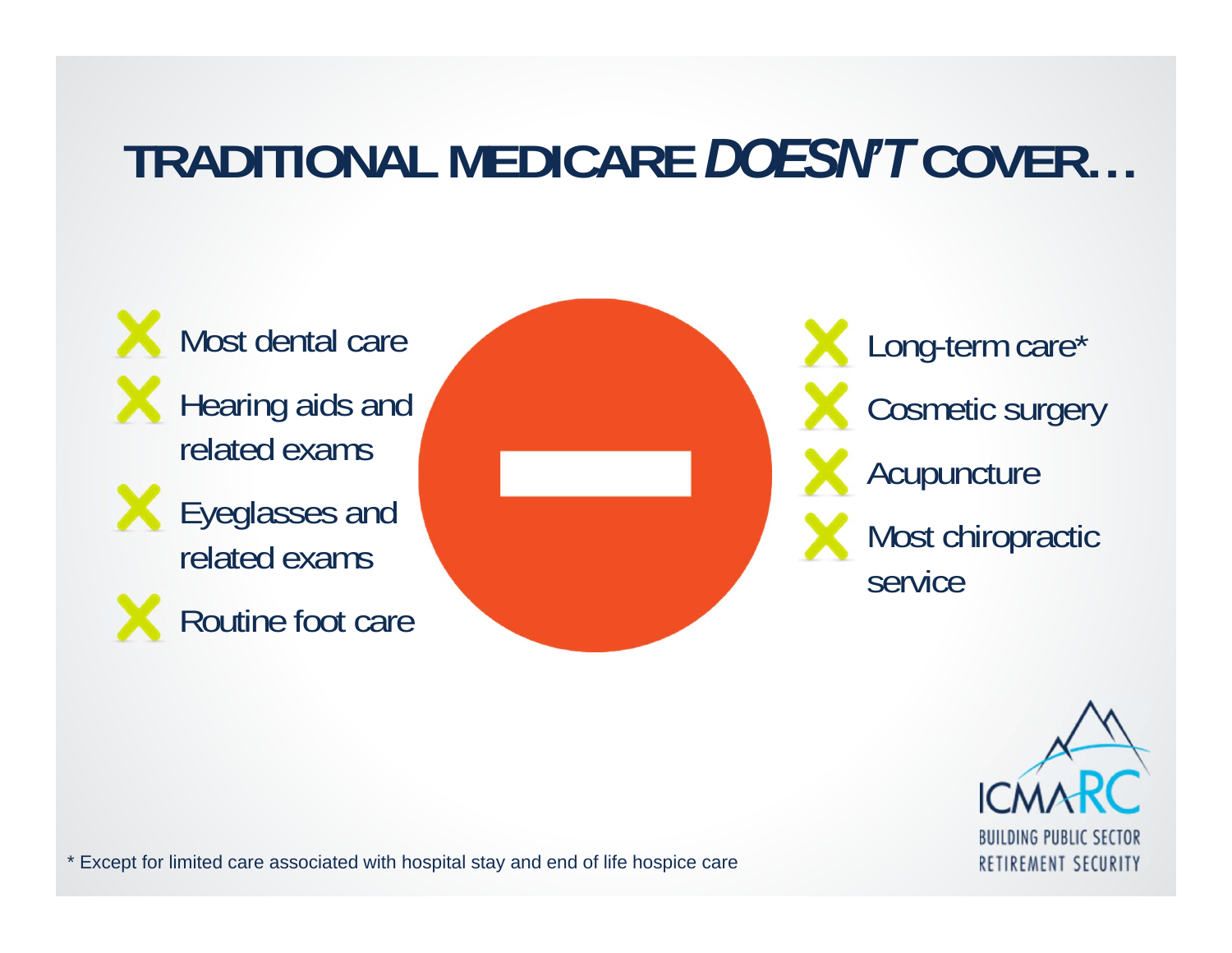### **COVERAGE CHOICES**



\* If prescription drug coverage is *not* offered through the specific Advantage plan chosen, Medicare Part D should also be considered.

**Medicare Advantage** Part C\*

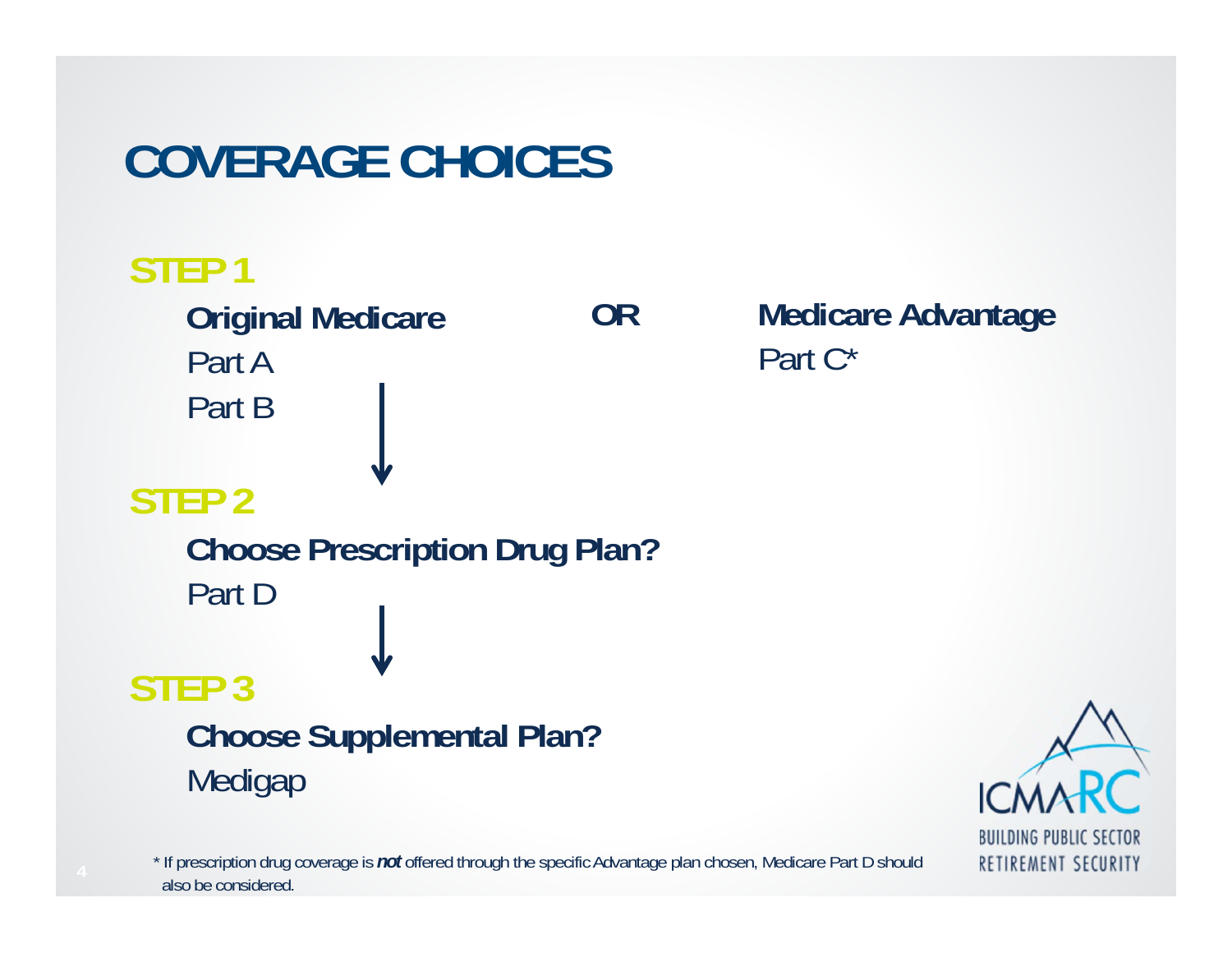### **ELIGIBLE FOR RETIREE INSURANCE?OR STILL WORKING AT AGE 65?**

**Ask benefits office how coverage works with Medicare** 

- 1. Will your spouse or partner be covered?
- 2.Do you need to sign up for Medicare?
- 3. Decline Medicare Part B & D to avoid the premiums?





Includes coverage through your current or former employer or union or your spouse's employer or union. The work or union plan pays first if 20 or more workers while you are still working. With retiree health insurance, Medicare pays first.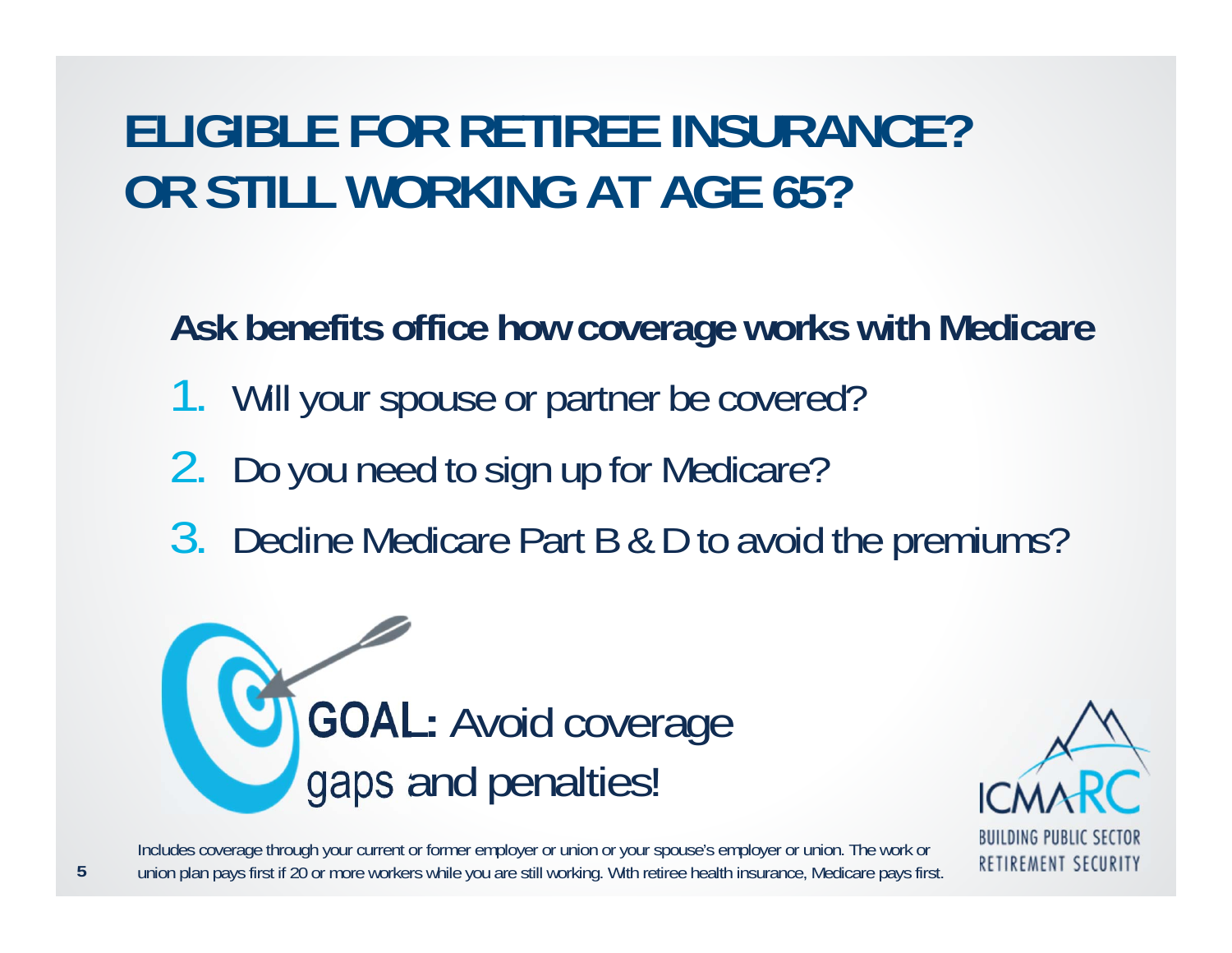# **OR SUPPLEMENT WITH** *MEDIGAP* **HELP PAY FOR MEDICARE OUT-OF-POCKET COSTS**

- ▶ Choose from standardized policies identified by letters A – N
- ▶ Shop insurers charge different premiums for exact same policy

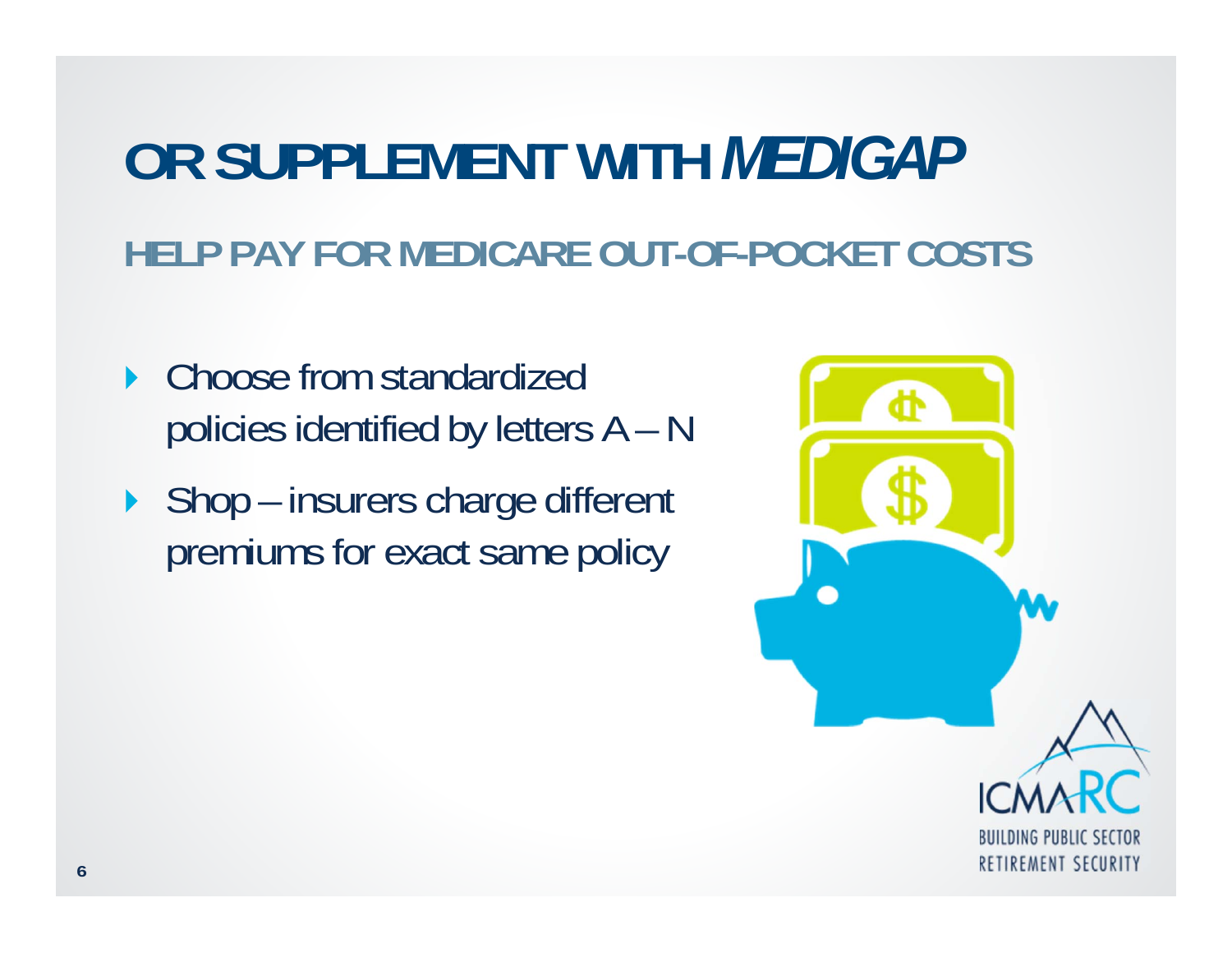**MEDICARE ADVANTAGE (PART C)**  ALTERNATIVE TO TRADITIONAL MEDICARE

**May offer extra coverage and simplicity but pay attention to…**

Total costs, which can *vary widely* by plan, including co-insurance

▶ Which providers are in the network

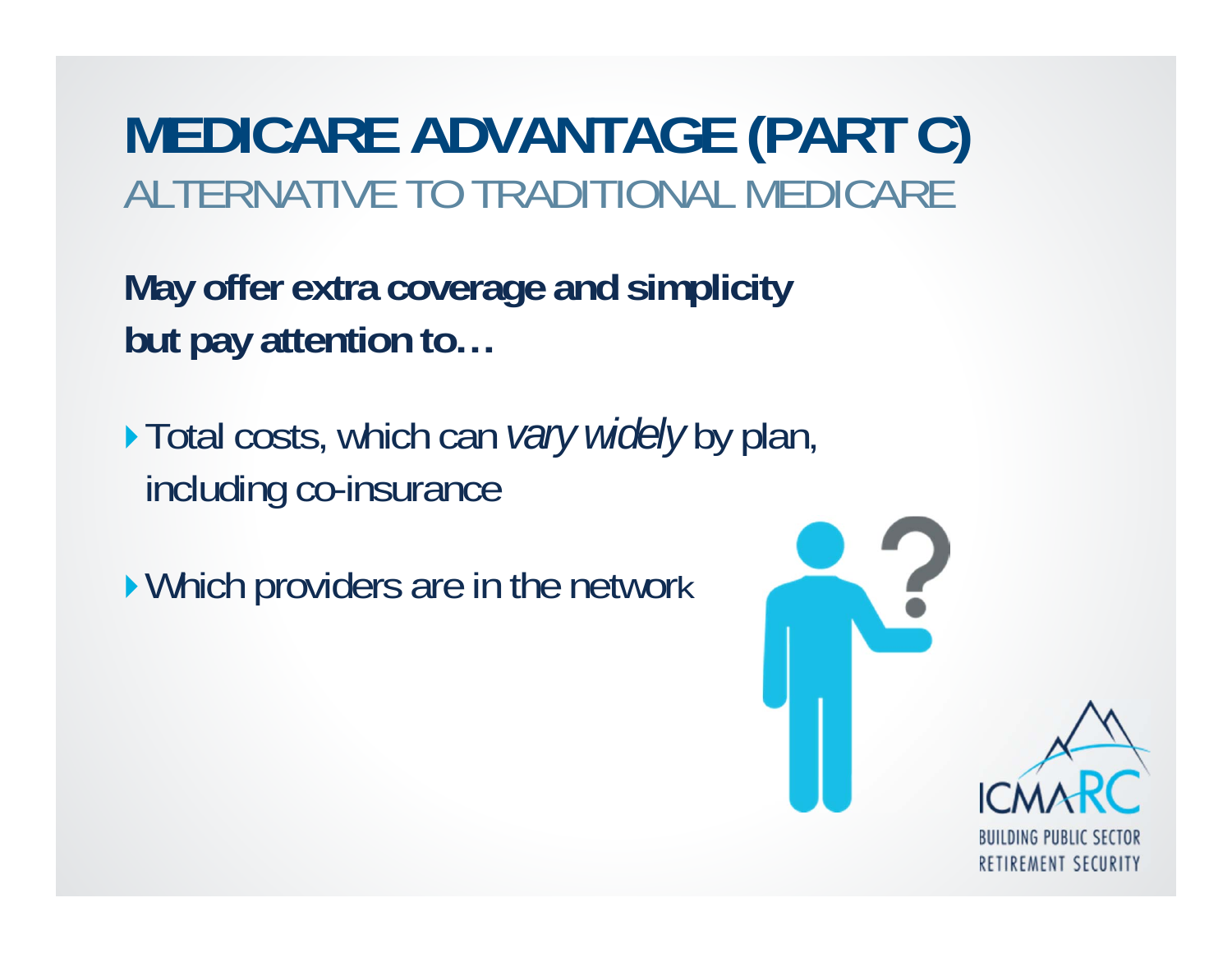### **ENROLLING – KNOW THE DEADLINES**

AUTO-ENROLLED IF RECEIVING SOCIAL SECURITY\*OTHERWISE, **IF ENROLL LATE** …

 $\blacktriangleright$ Higher lifetime premiums

▶ Risk going without insurance and paying extra costs



### **Understand** Enrollment Rules



\* Are automatically enrolled at age 65 in Part A and Part B if receiving Social Security and also made payroll tax contributions for 10 or more years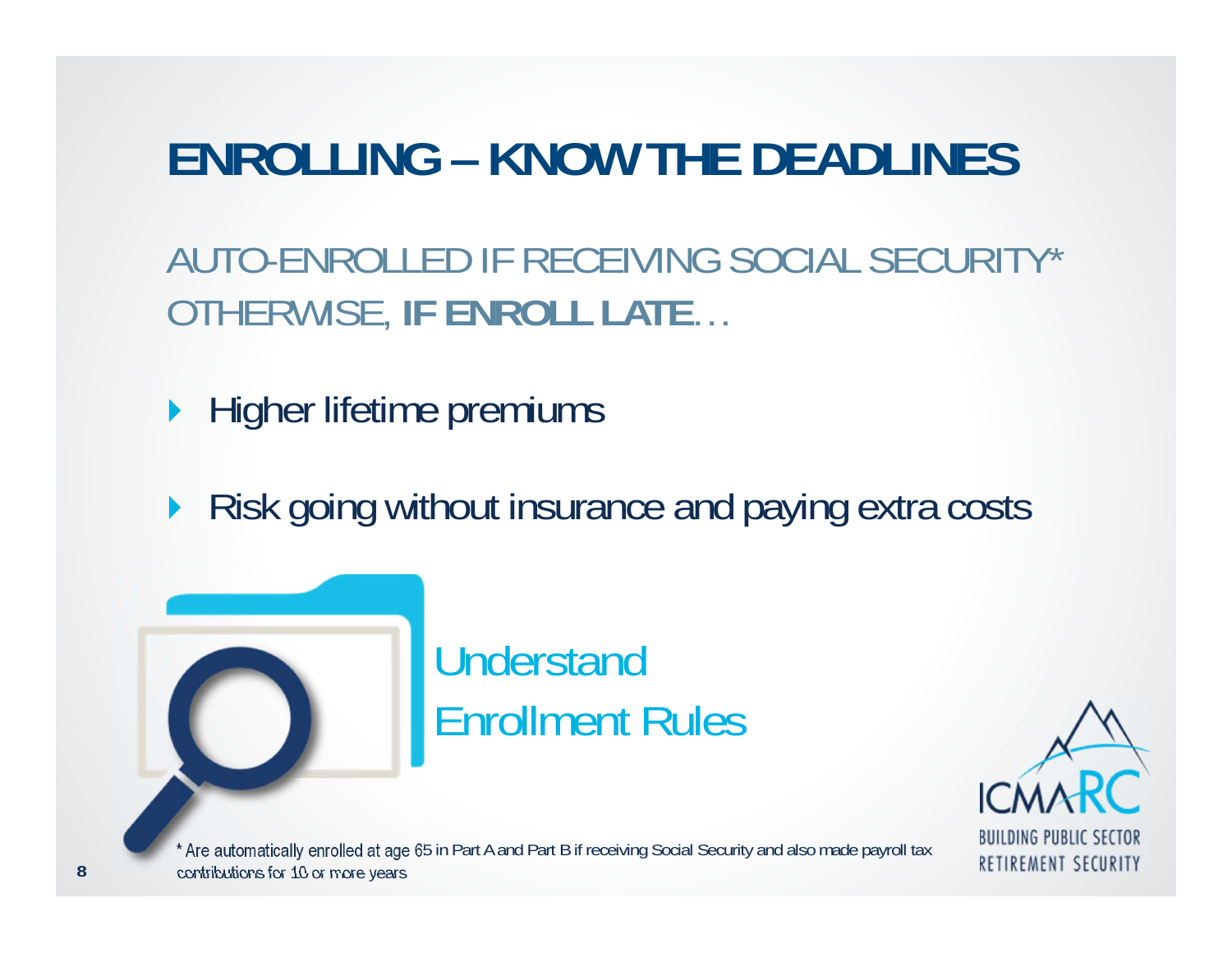### **IF NOT AUTO-ENROLLED…**

| <b>IF YOU SIGN UP FOR PART A</b><br><b>AND/OR PART B</b>          | <b>YOUR COVERAGE STARTS:</b>           |
|-------------------------------------------------------------------|----------------------------------------|
| During the three months before<br>the month you turn 65           | First day of the month<br>you turn 65* |
| The month you turn 65                                             | 1 month<br>after you sign up           |
| 1 month after you turn 65                                         | 2 months<br>after you sign up          |
| 2 months after you turn 65                                        | 3 months<br>after you sign up          |
| 3 months after you turn 65                                        |                                        |
| During the January 1–March 31<br><b>General Enrollment Period</b> | July 1                                 |



\* If your birthday is on the first day of the month, coverage starts the first day of the prior month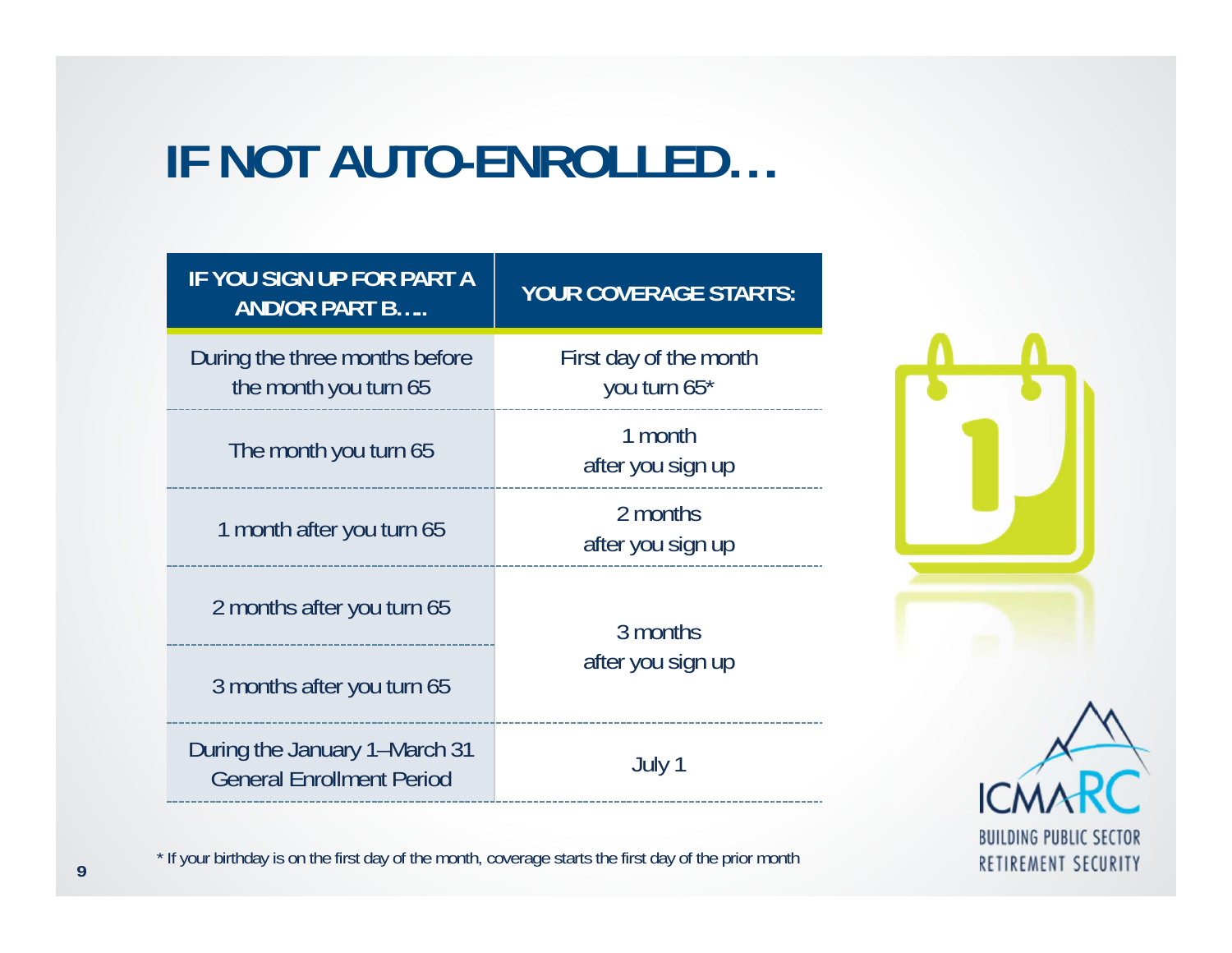# **IF MISS PART B DEADLINE**

**Example – turn 65 Jul. 2017 with no qualifying employer coverage?**

Must enroll by Oct. 31, 2017 OR



Wait until Jan. – Mar. 2018 enrollment period

And coverage doesn't begin until Jul. 2018



Separate deadlines apply depending on if you have qualifying employer coverage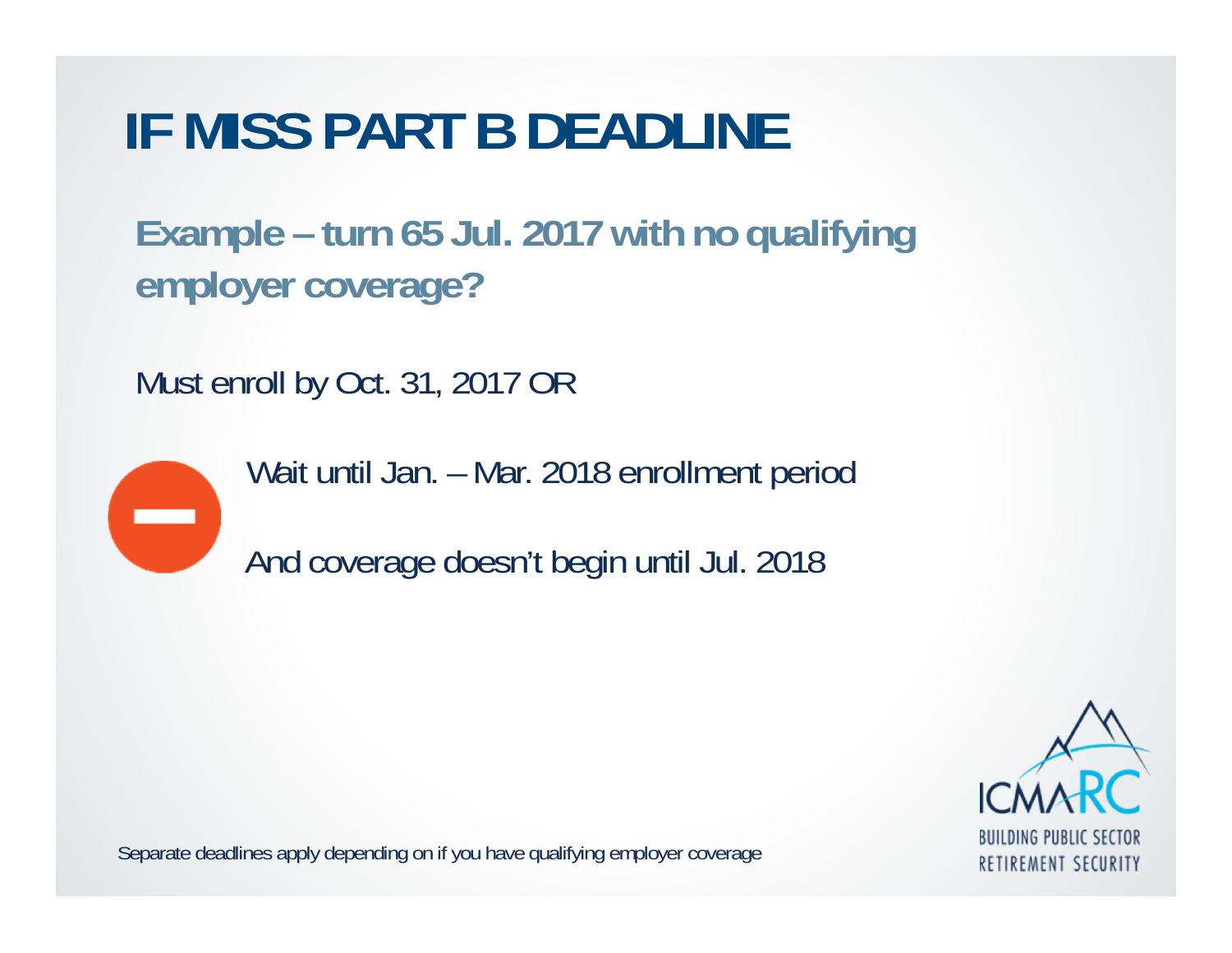### **IF MISS PART B DEADLINES**

You pay 10% extra, for each 12-month period you miss, every year for life…





For illustrative purposes only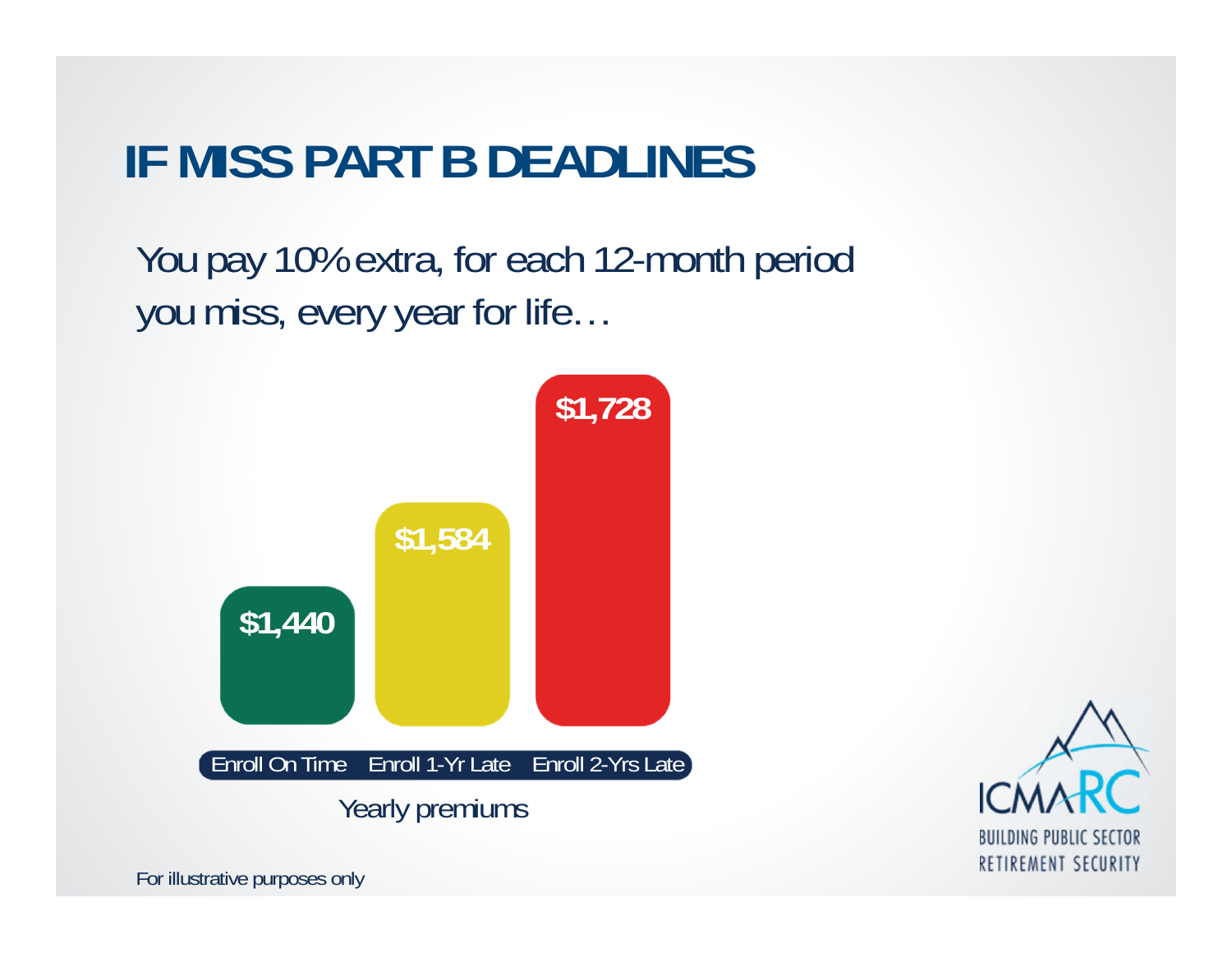# **PRESCRIPTION DRUGS DEADLINE**

If you have no "creditable" coverage elsewhere\* and you don't join Part D or Part C on time\*\* …

Will also likely pay late enrollment penalty



\* Through your employer or union, or spouse's employer or union \*\* Part C Medicare Advantage Plan that offers prescription drug coverage

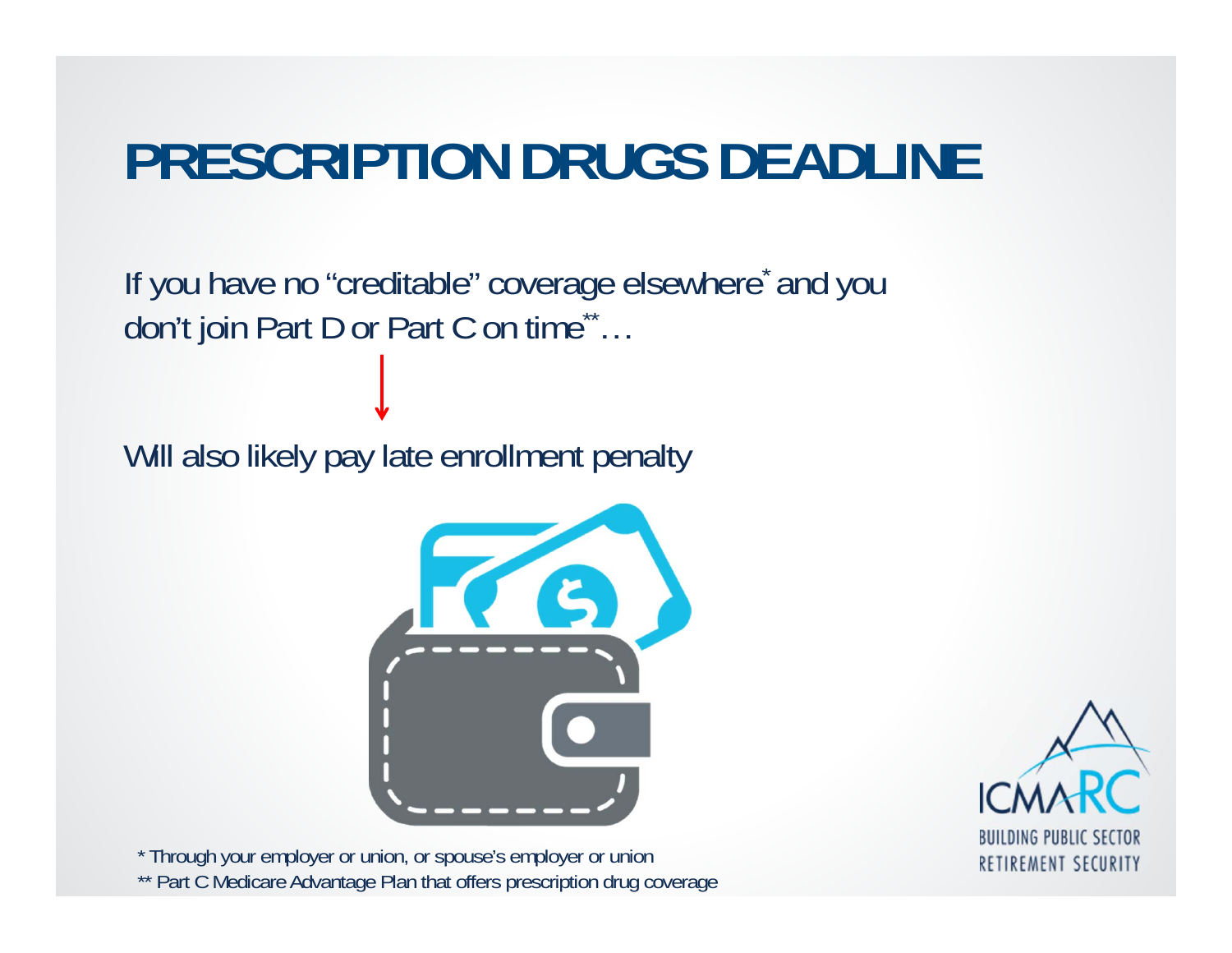### **PAY ATTENTION TO MEDIGAPDEADLINES, TOO**

**Within 6 Months of Age 65 & Part B EnrollmentAfter 6 Months or ifDrop Coverage & Reapply** Can't be denied coverage May be denied due to<br>pre-existing conditions

No penalties May cost more



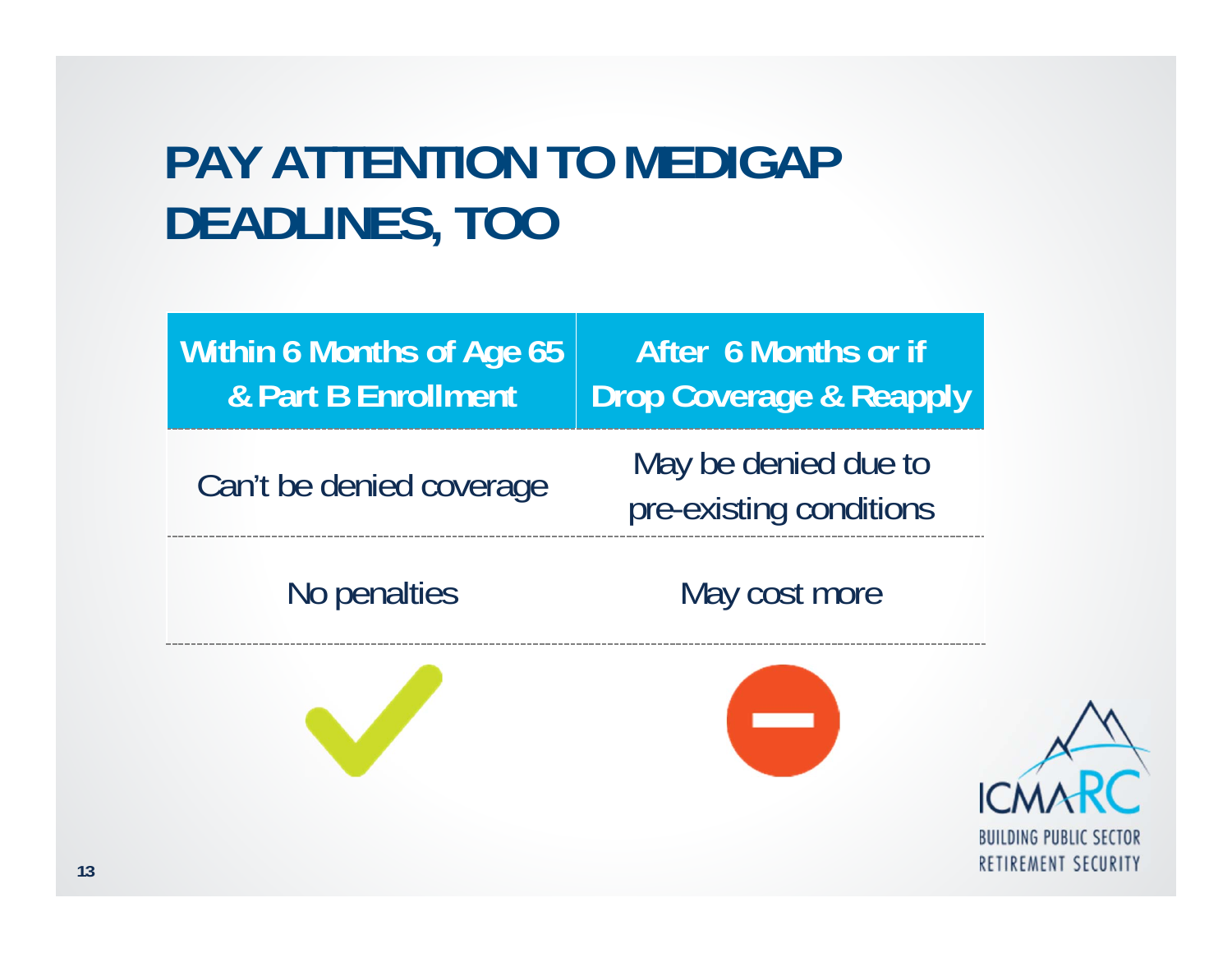## **KNOW WHAT MEDICARE COSTS**

#### $\blacktriangleright$ Premiums

- $\blacktriangleright$ Copayments and coinsurance
- $\blacktriangleright$ **Deductibles**

Medicare pays for only about **60%**<sup>1</sup>

<sup>1</sup> Source: "Amount of Savings Needed for Health Expenses for People Eligible for Medicare", Employee Benefits Research Institute (Oct. 2015). References 2012 data for Medicare beneficiaries age 65 and older.

**BUILDING PUBLIC SECTOR RETIREMENT SECURITY**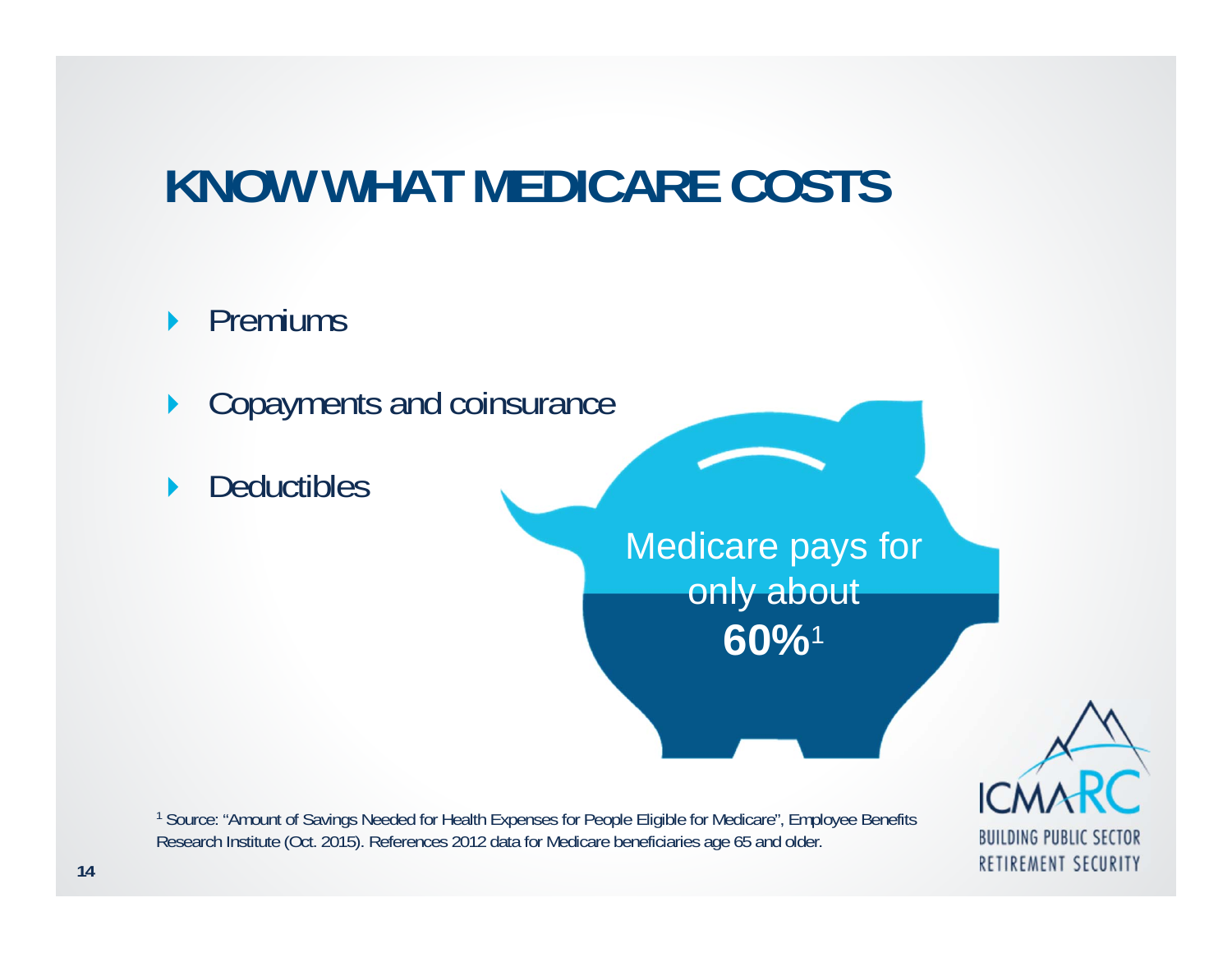# **HIGH INCOME? YOU PAY EVEN MORE**

If your income<sup>1</sup> is...

\$85,000 single filers \$170,000 married joint filers >

Instead of paying…

\$105 monthly for Part B premiums

You pay… \$171 - \$390 per month! 2

<sup>1</sup> The income thresholds refer to your Modified Adjusted Gross Income, which equals your Adjusted Gross Income (AGI) plus tax-exempt interest income  $2$  2016 figures. Figures are rounded to the nearest dollar.



**BUILDING PUBLIC SECTOR RETIREMENT SECURITY**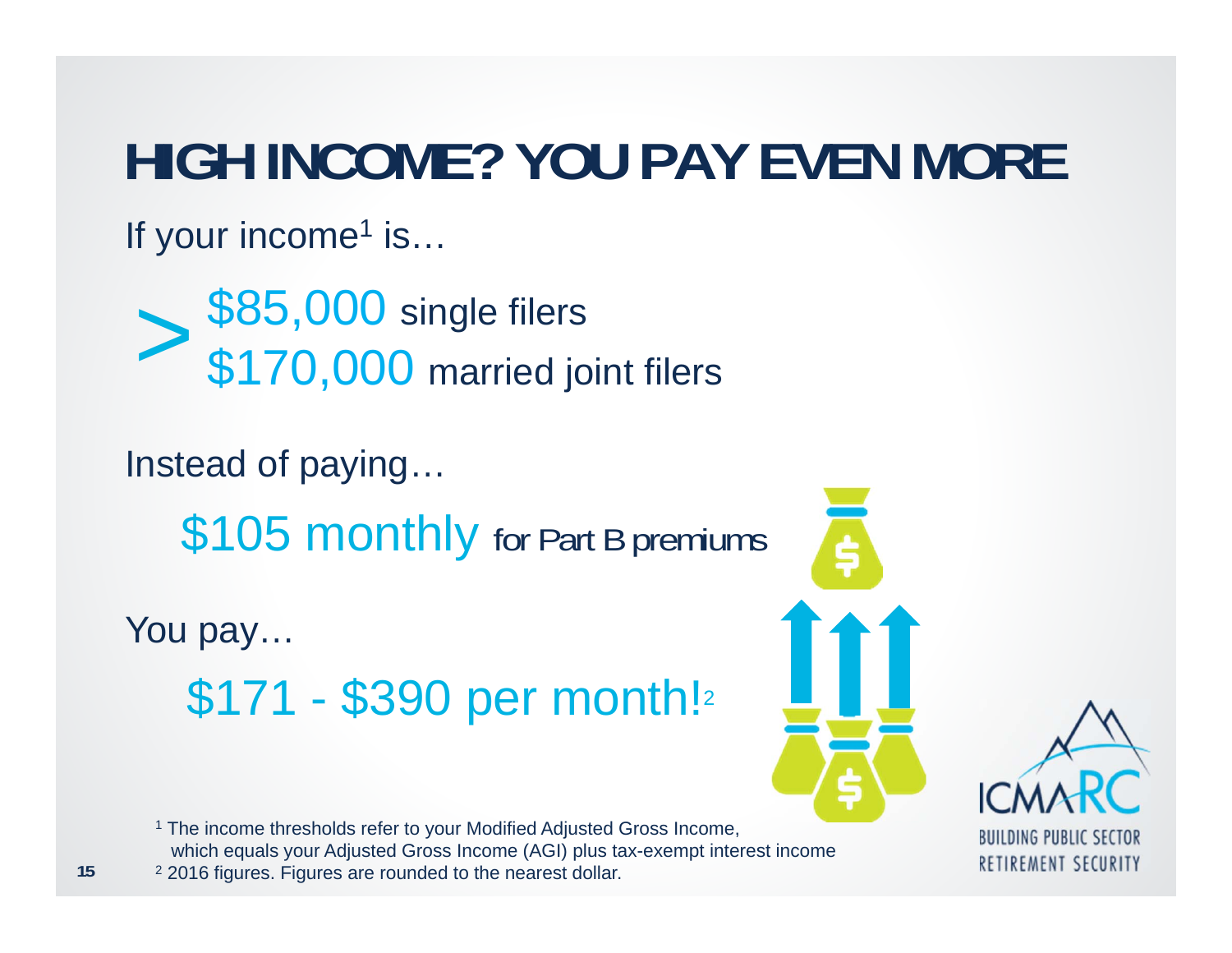## *TOTAL* **COST IS WHAT MATTERS**

### **DON'T JUST FOCUS ON PREMIUMS…**

- $\blacktriangleright$ Consider co-pays and deductibles, too
- $\blacktriangleright$ Understand fixed co-pays vs. co-insurance

**20% co-insurance** for big expense could really add up

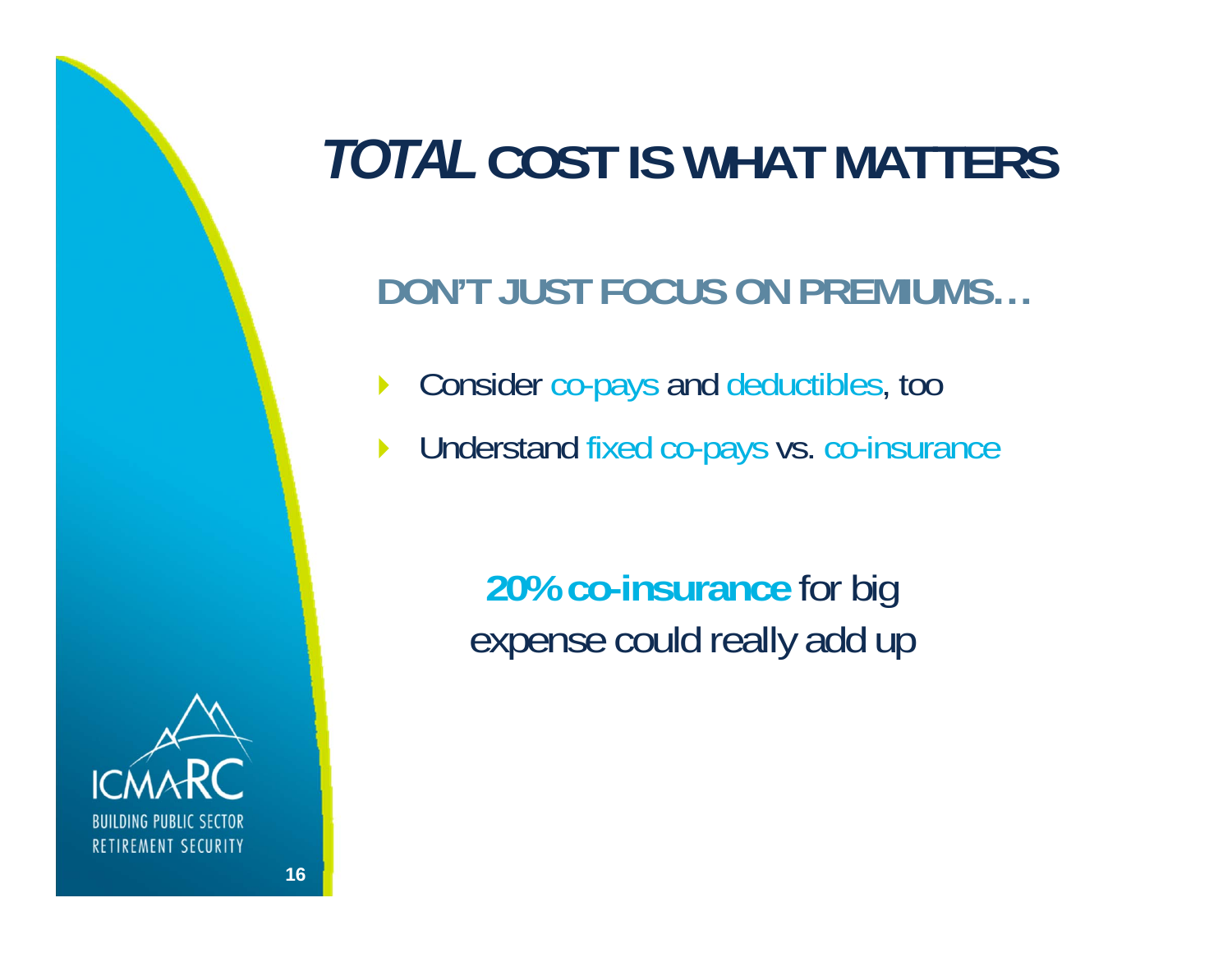## **SAVE ON DRUG COSTS**



- $\blacktriangleright$ Generics – pay up to 80% less
- $\blacktriangleright$ Some stores offer big discounts vs. insurance
- $\blacktriangleright$ "Preferred" pharmacies offering lower co-pays



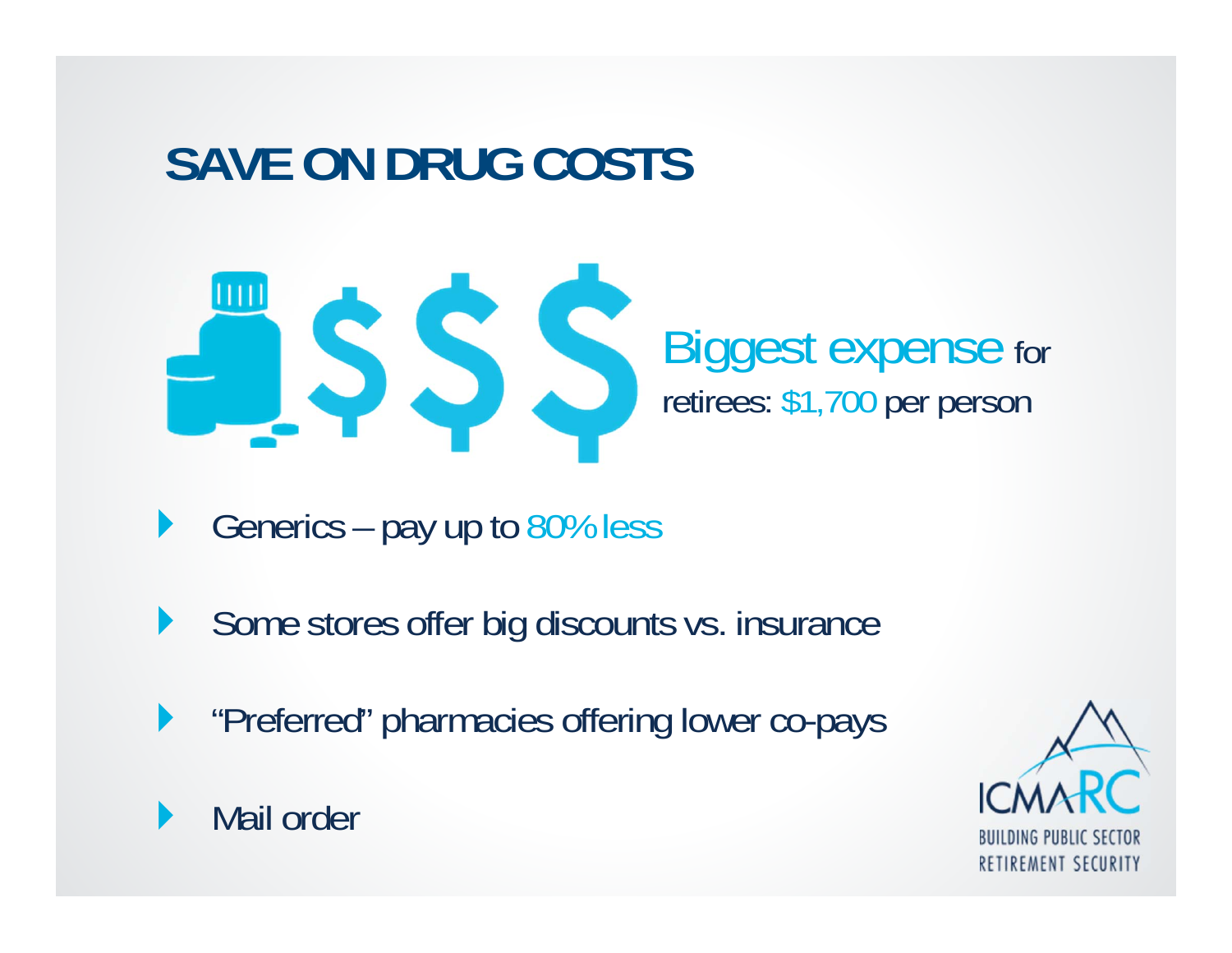### **TAX PLANNING TO MANAGE COSTS**

**CAN YOU DEDUCT MEDICAL EXPENSES?**

Only expenses exceeding 10% of AGI\*

▶ Consider bunching non-emergency expenses together in one year



\* 7.5% for individuals age 65 or older during 2016. AGI refers to Adjusted Gross Income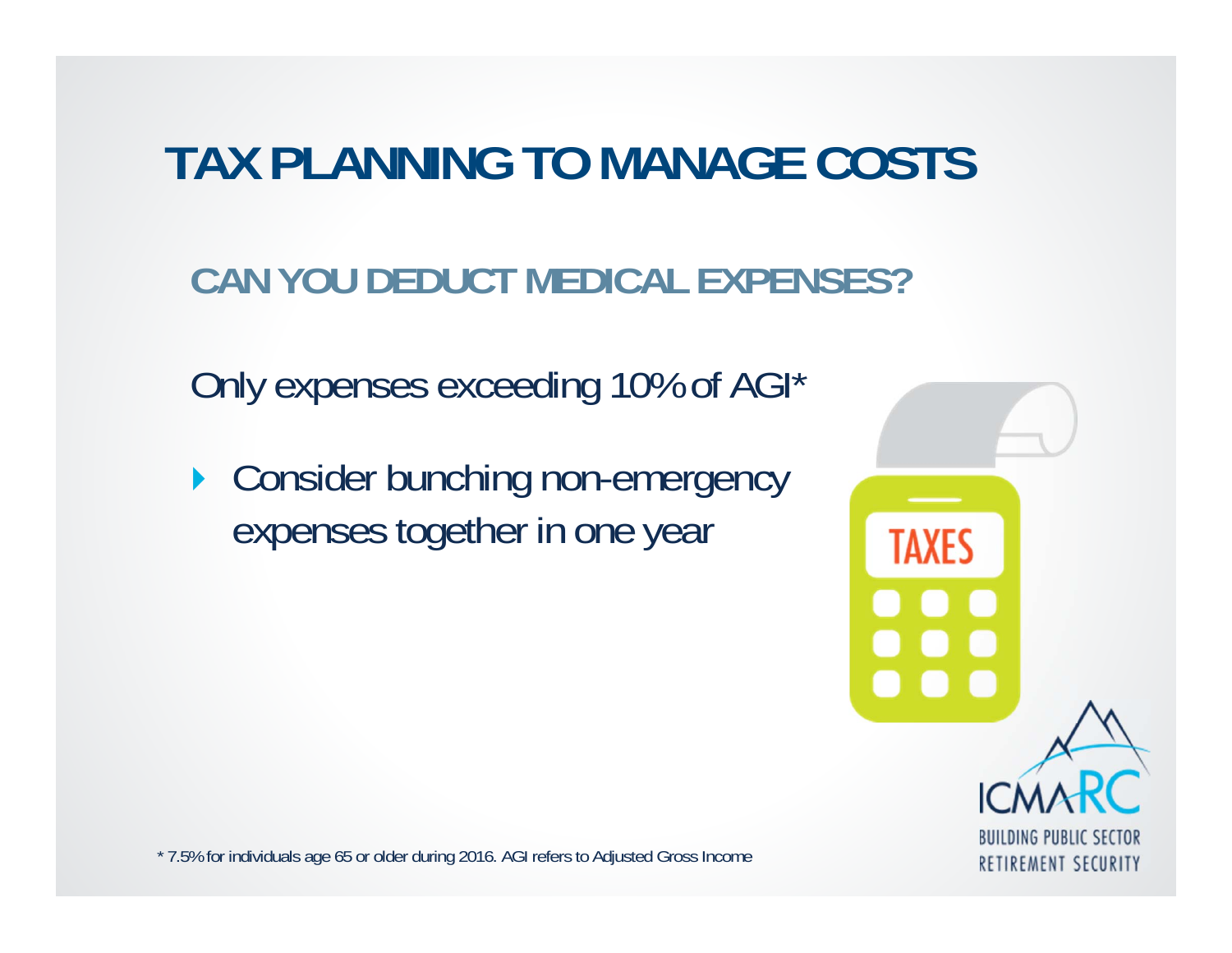### **TAX BENEFITS FOR PUBLIC SAFETY EMPLOYEES**

Up to **\$3,000 a year tax-free**

From 401 or 457 plan for **health or long-term care insurance premiums** \*

\* Eligibility rules apply. You must have separated from service as a public safety employee due to attaining normal retirement age or disability. Provision must be allowed under your plan's rules.

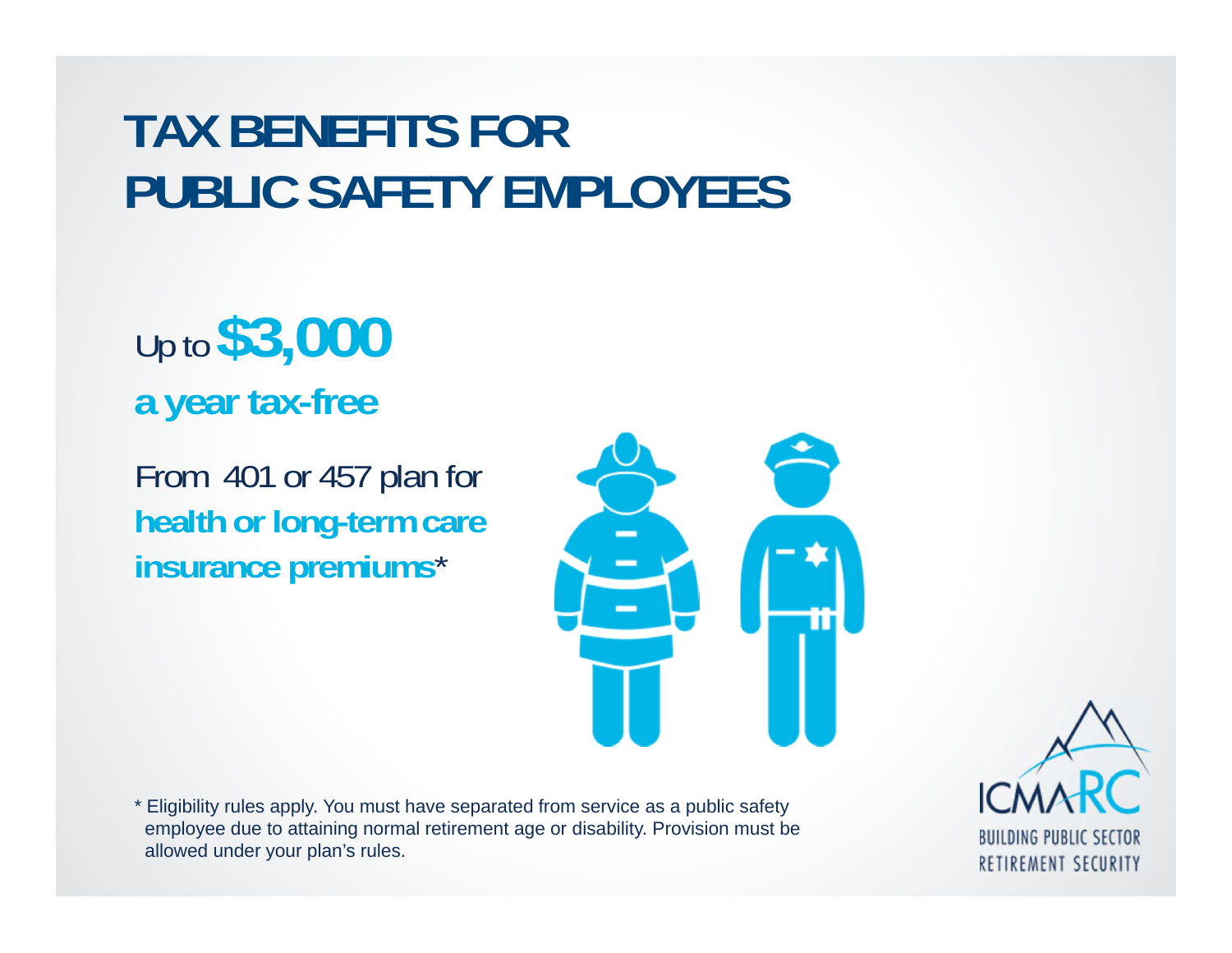### **FOCUS ON COVERAGE, TOO…**

**Are your preferred doctors, providers, facilities, and pharmacies covered?**



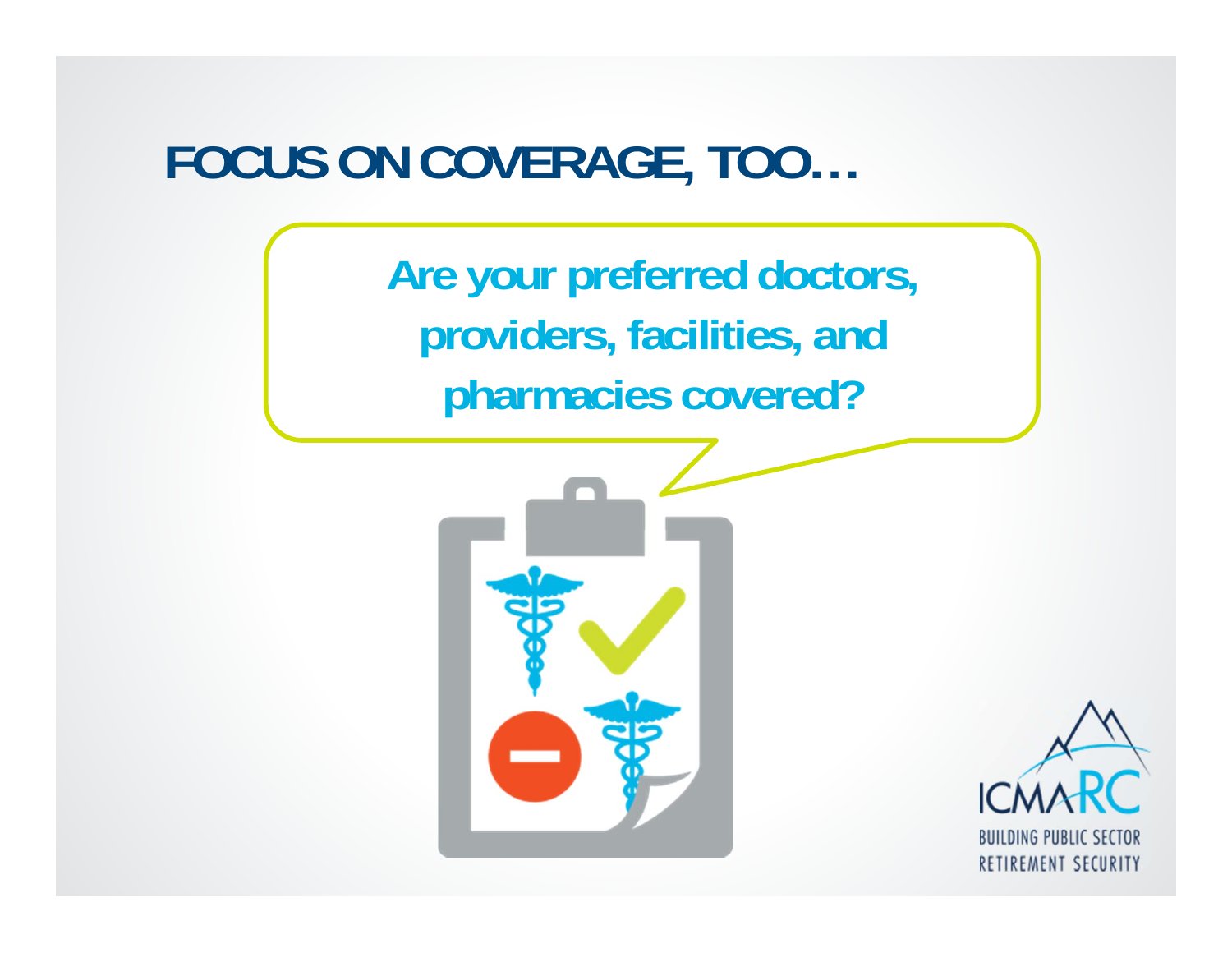## **APPEAL MEDICARE COVERAGE DENIALS**

- ▶ You can appeal...up to 5 times\*
- Almost 80% of appeals were later approved\*\*



**21**

\* Different rules apply to Part A/B, Part D, Medicare Advantage \*\* Centers for Medicare and Medicaid Services, 2013 data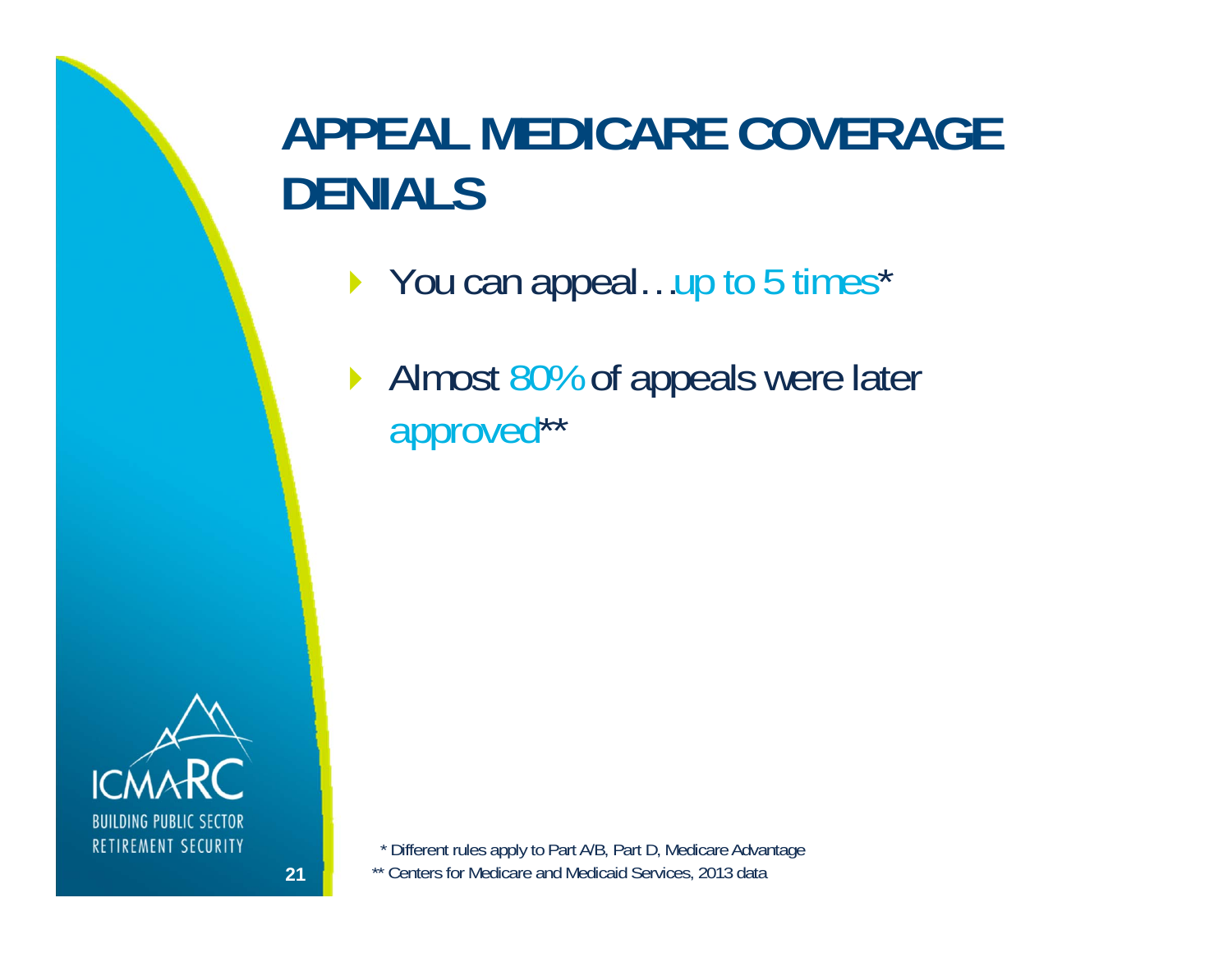### **EVALUATE YEARLY**

- Changes to your…
- ▶ Health needs?
- Medicare plan costs?
- Medicare plan coverage?



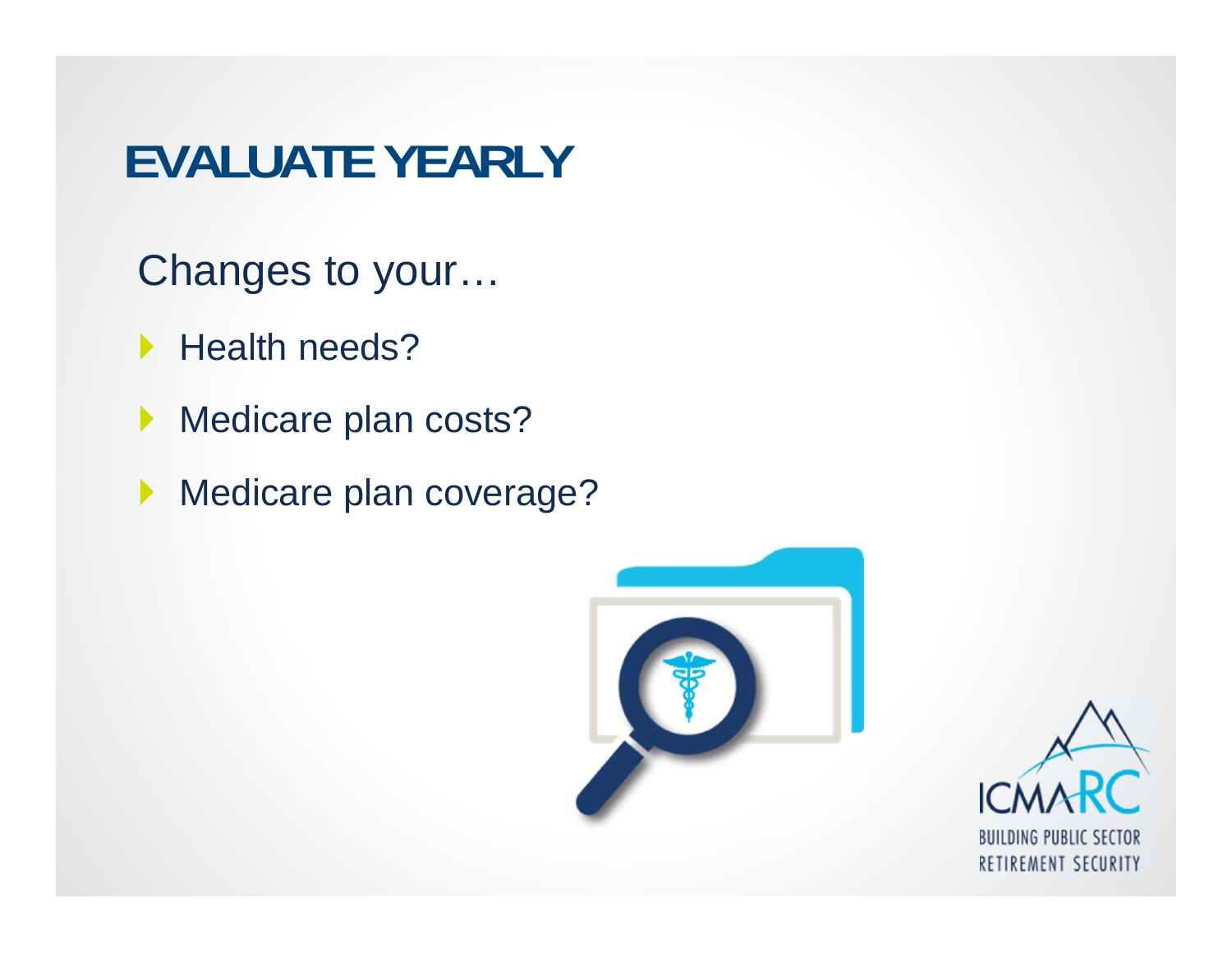# **EVALUATE YEARLY – PART D and CCAN JOIN, CHANGE, OR DROP PLAN\***



- \* Change takes effect Jan. 1 of following year
- \*\* Can only switch once per year.

\*\*\* Part D only

\*\*\*\* Reminder: may not be able to subsequently qualify for Medigap coverage, if needed